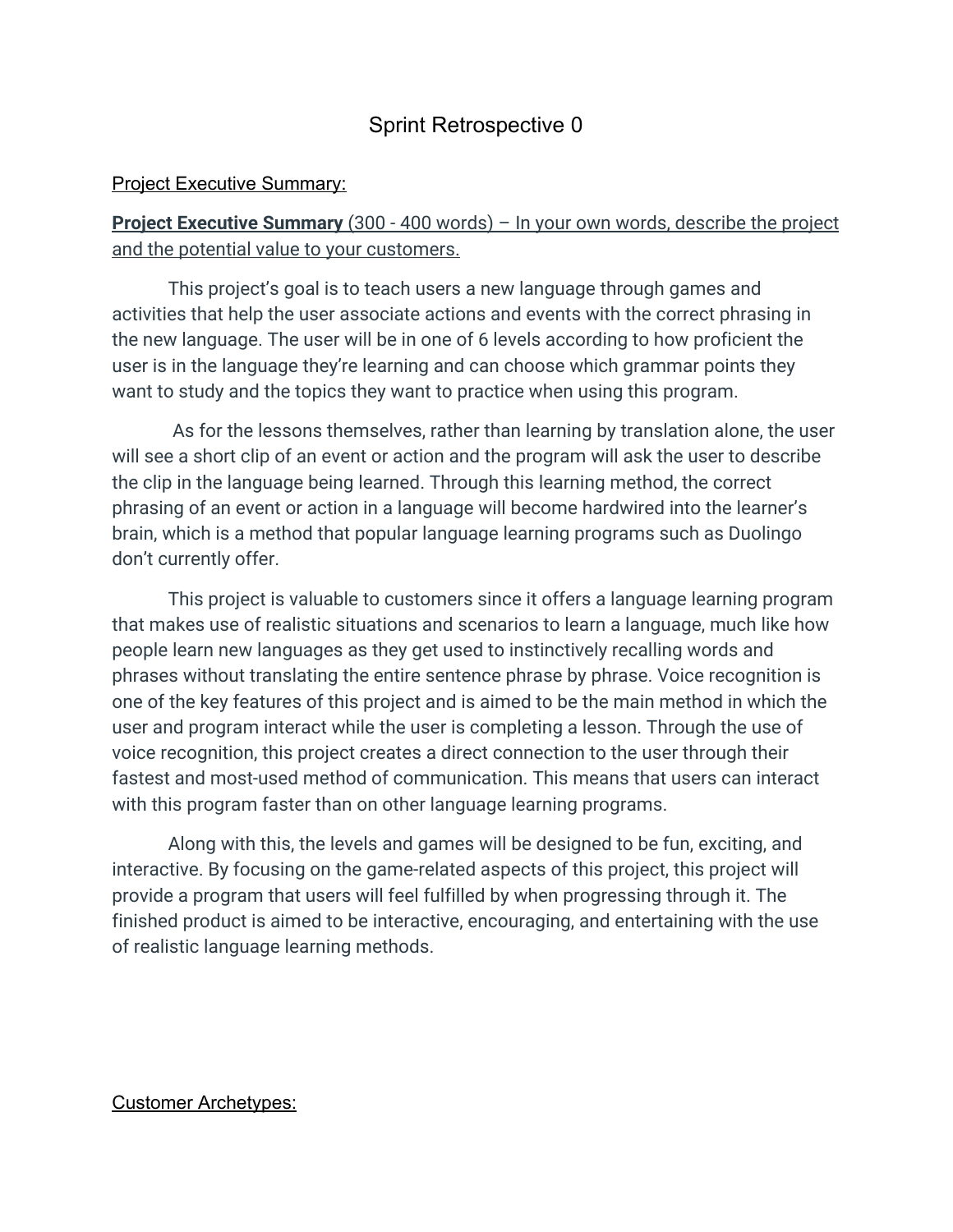**Customer Archetype(s)** – A description of at least 1 customer archetype. This archetype should include the duties and motivation of the customer, and the pain points that they experience, as connected to the project. Remember that customers include users, payers, and influencers.

- Language learner
	- These are the primary users of the app, and will largely be individual users seeking a way to learn a new language on their own. Their primary motivations will be grasping the fundamentals of a desired language if they're brand new to it, or advancing their existing knowledge if they have already got the basics down. If they are brand new to the language they may find it very daunting at first, so it will be necessary to ensure that there are adequate beginner-friendly features to facilitate an easy transition.
- **Teacher** 
	- Teachers at any level (high school, college, homeschool, etc.) can use the app as a convenient platform to aid their students' learning of a particular language. It can be costly and time-intensive to research optimal teaching techniques and develop lesson plans and materials, so this app will abstract away that process and allow teachers to focus only on supplementary material and tracking their students' progress. Ideally they will want to be able to obtain objective measurements of students' performance in the app, as without it they may find it difficult to track said progress and ensure students are committing the necessary time. It would therefore be quite useful to offer a system through which individual group usage can be monitored.

List of Customer Needs:

**List of Customer Needs** – A detailed and complete list of *customer needs*. Remember that features and needs are different things. For each customer need, the value to the customer is described.

1. Practice Language: The customer needs to be able to practice learning their desired language in order for their skills to grow.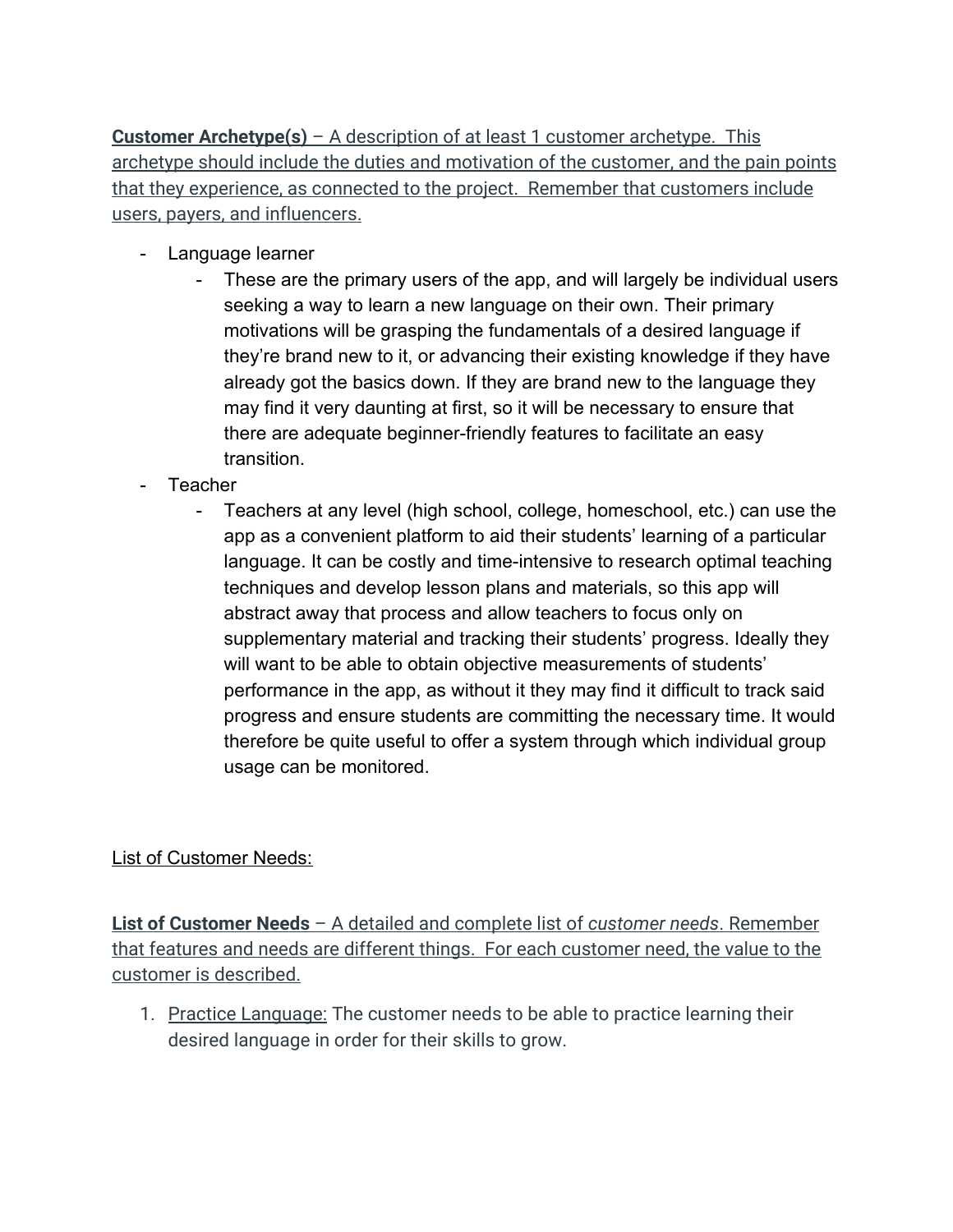- 2. Appropriate Language Level: Customers need to be in a language level according to their current skill level so that they can do challenges and do lessons that teach the customer new material that isn't too challenging for them.
- 3. Register: The customer needs to be able to register for an account so that their progress can be saved and so they can return later.
- 4. Vocal Recognition: The customer needs their voice to be heard and understood by the program so that the program can give feedback on their pronunciation.
- 5. Navigate Pages: The customer must be able to navigate the app and go to previous pages so that they can get to the page they want to go to with the help of a menu.`

# List of Deliverables:

**List of Deliverables –** A list of potential deliverables, including expected delivery time and a brief (1-2 sentences) description of each.

-A polished version of the app in its current state. Not much adding, just making sure everything works correctly, visuals are nice, visuals are done or nearly done. 2 weeks

-Another language of the app in its current form. Changing only to a latin-based language (spanish likely). 4-6 weeks

-Adding another mini game. We are told that there are many, many game ideas. This would be starting from scratch and completing another one. 2 months

-Adding a different level to a completed minigame. Having the level working and all animations done. 3-4 weeks

-The ability to sign up with your own account. Unknown timing - unclear of the progress that has been made with this so far and unclear of priority level.

-Drawn out mock-ups of flowcharts to make sure the app is working in the way it should. 4 weeks

## Development Environment:

**Development Environment** - Include a link to your Taiga project, and a description of your choice of development technologies, including justification for choice, and discussion of alternatives.

<https://tree.taiga.io/project/kpsander-grasp-a-language>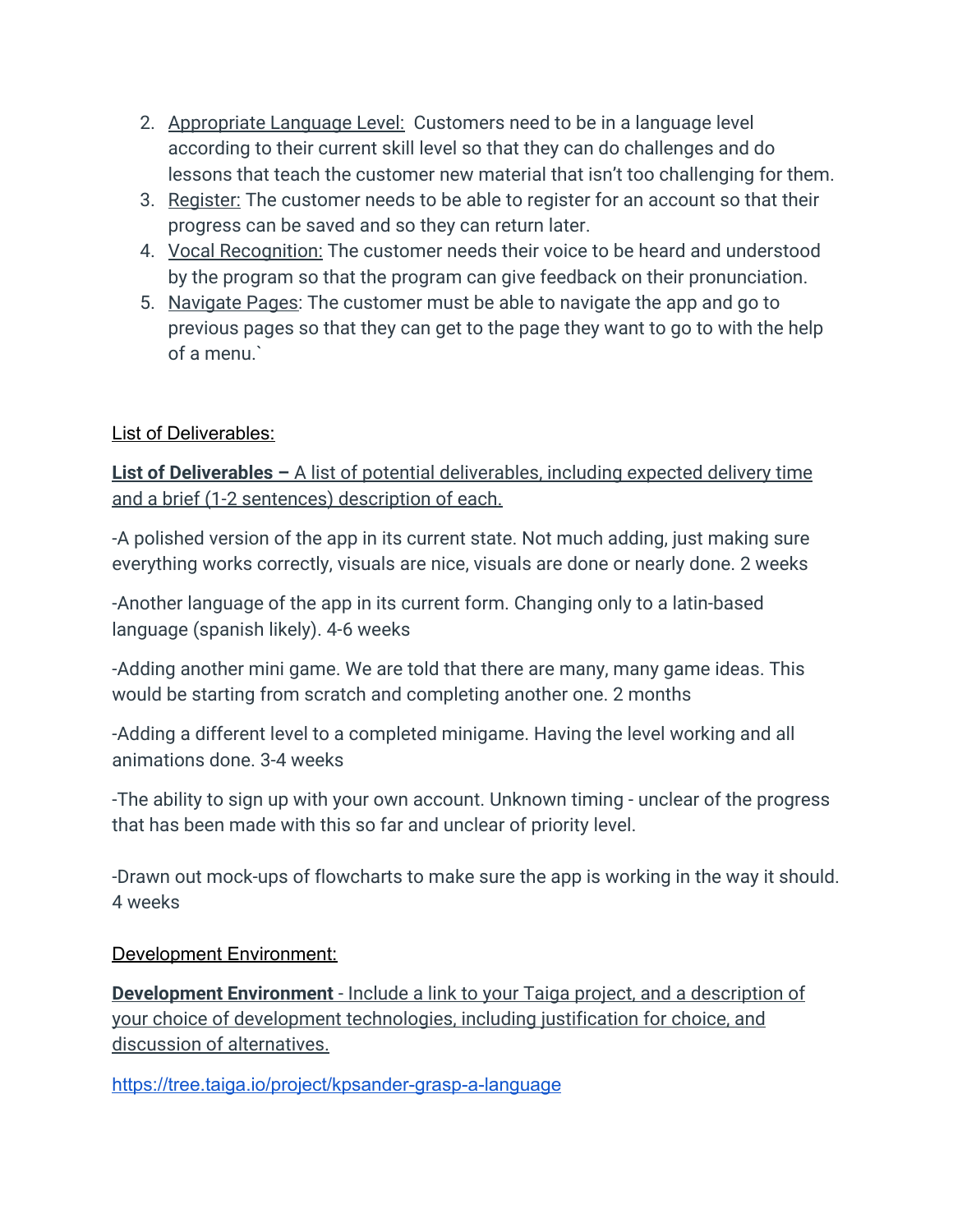Development for the app will be done primarily in the Unity 3D engine, which is a free game engine that supports both 2D and 3D game development. Code for the game will be written in C# via the Visual Studio 2019 IDE, which is included and heavily integrated with Unity. Assets for the game will be created mostly in Adobe products like Photoshop and Illustrator, as they are reliable and featureful tools widely used in industry.

Aside from Unity's good documentation and team members' existing experience with it, we are selecting it as our game engine of choice because there has already been existing work done on the project in this engine. This allows us to more easily build off of these assets and make more progress throughout our development. Possible alternatives should we run into issues are Unreal Engine and GameMaker.

Because Unity is closely integrated with Visual Studio by default, it is difficult to justify using another IDE. Alternatives like Visual Studio Code, MonoDevelop, and Eclipse exist, but they will not have the same level of integration even with some tweaking.

Art creation tools are the most likely to be changed, but the Adobe suite offers solid options that do not leave us with any missing features. It's possible that we may utilize some specific third party tools like aseprite for pixel art or ocenaudio for audio editing.

## Research:

**Research** - include a review of at least 4 solutions, products or technologies that can serve as inspiration, or reference for your own project design. Each of the reviews should include a brief description, and an evaluation of the solution's effectiveness (advantages and disadvantages). You are encouraged to look for solutions in a wide variety of domains that you might not at first think are applicable. "Think outside of the box" here

## LingoDeer -

The main advantage that I observed in this app is the fact that there was a sizable amount of free content available allowing a user to really try the app before subscribing. Several other applications were not so generous with free content and as a result I definitely feel less comfortable with the idea of paying money for their services. Nothing about the teaching methodology stood out. The graphics and animations were